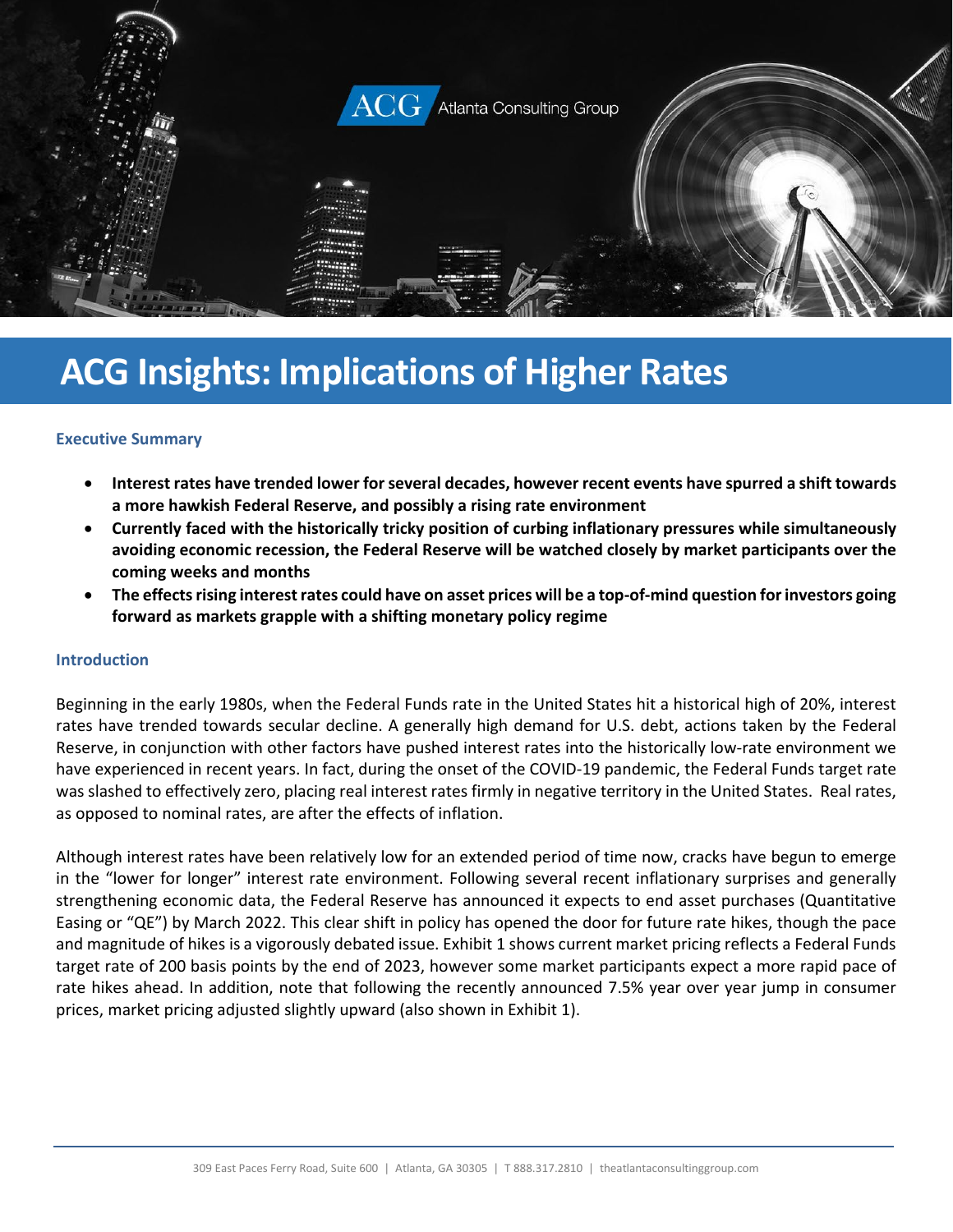



# **Exhibit 1: Federal Funds Target Rate Forecast**

#### **A Balancing Act**

To further preface the current market environment, it may be useful to provide some background on the United States Federal Reserve or "central bank". In a modern society, the overarching objective of a central bank is to promote the public good by means of monetary policy that fosters economic prosperity and social welfare. In the United States, as well as in most other countries around the world, the central bank operates under a more specific set of guidelines established by the government. This specific set of guidelines is commonly referred to as the "dual mandate", which describes the Federal Reserve's goal of promoting both maximum employment, and stable prices.

Today, the central bank is challenged to perform the balancing act of maintaining the aforementioned dual mandate. As inflation currently runs well above the Federal Reserve's 2% long term target, the Federal Reserve has announced it will end asset purchases and is expected to raise rates at a quicker pace than previously anticipated. Although consensus among both elected officials and the Federal Reserve has settled on the need to curb inflation, the balancing act will be in withdrawing market liquidity and monetary support, while avoiding economic recession. The early 1980s under chairman Paul Volker provides an interesting case study in the potential effects of lifting rates too rapidly, as overly hawkish monetary policy was possibly the culprit for two subsequent recessions during the decade. Importantly, today's circumstances differ from the 1980s. Exhibit 2 illustrates the Fed has never let inflation run hot for this long without policy action in the past, which may underscore the high likelihood for higher rates in the near future.





<span id="page-1-0"></span><sup>1</sup> Source: Bloomberg, CME

<span id="page-1-1"></span><sup>2</sup> Source: U.S. Federal Reserve, Bureau of Labor Statistics

Note: Data is gap between federal funds rate and Consumer Price index; Gray bars are recessions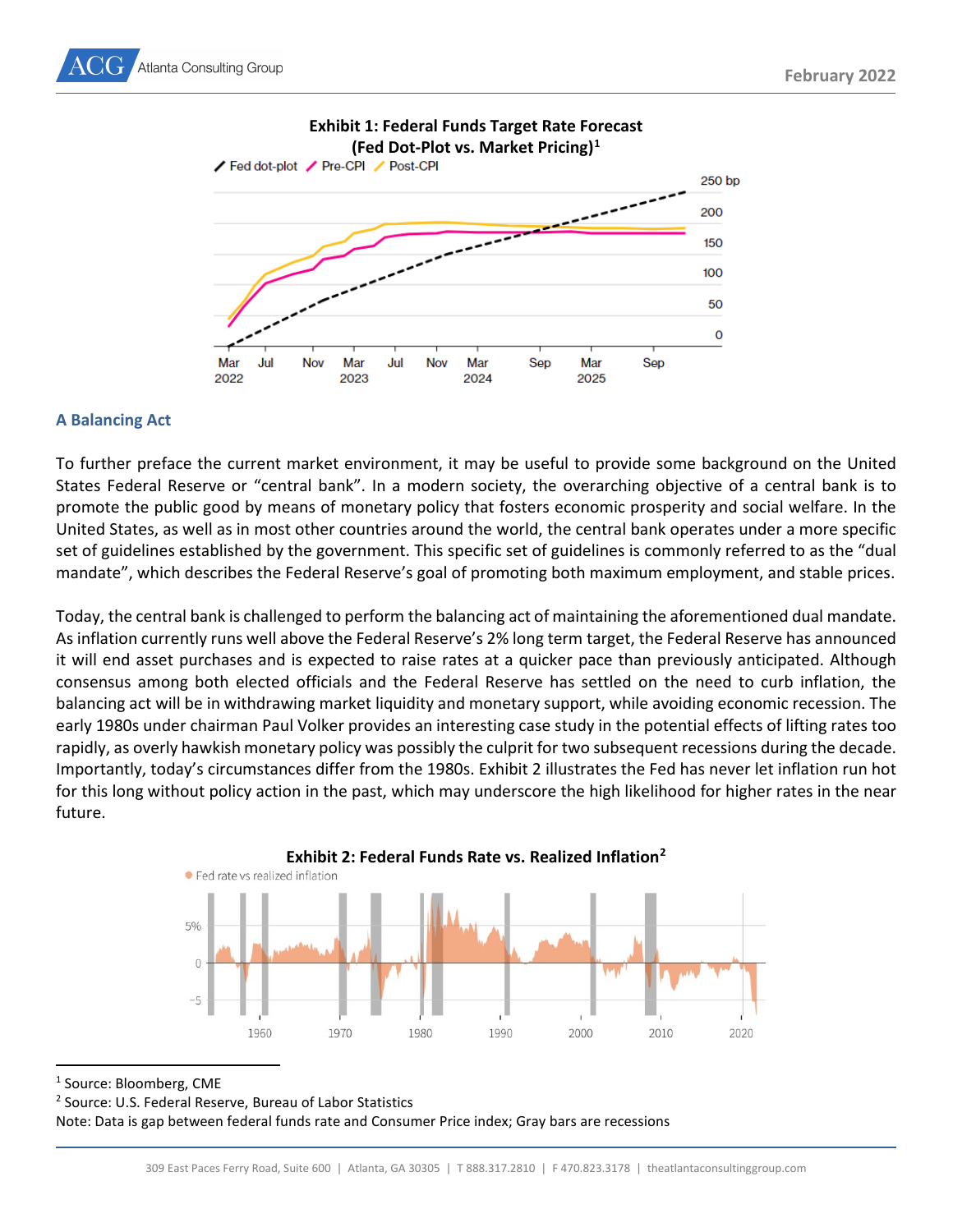#### **Implications for Fixed Income Investors**

Having considered the potential for a rising interest rate environment, a natural question for investors will be how might this affect asset prices broadly? Within fixed income, the inverse relationship between bond prices and interest rates is fairly simple to understand. As interest rates rise bond prices fall, and vice versa. To elaborate, if an investor owns a bond that is yielding 1% and interest rates rise(fall), the market will assign a lower(higher) value to this bond. A helpful and commonly used term for this relationship is duration. Duration is measured in years and is used to describe a bond's sensitivity to changes in interest rates. For example, if a bond has a duration of three years, and interest rates rise(fall) by 1%, the price of the bond will fall(rise) 3%. See Exhibit 3 below for an illustration of how duration effects bond prices. To place this discussion in the context of today's market, when entering a rising rate environment, fixed income instruments with longer durations will likely see lower returns as compared to less interest rate sensitive securities. Note that the below chart is a hypothetical illustration, and assumes a parallel shift in the yield curve, meaning rates across all maturities increase 1% evenly. This relationship is more complex in practice.





As we establish the clear relationship between bond prices and interest rates, it is important to remember that the Federal Reserve's direct influence lies in the short- or near-term end of the yield curve, and duration is just a single factor that could affect bond prices. To further explain, if investors perceive hikes in short term interest rates as overly aggressive and potentially harmful to future economic growth (meaning rates are likely to fall in the future to help stimulate growth again), then investors are likely to buy bonds with longer durations (more sensitive to interest rates). The effect this typically has is a "flattening" or "inversion" to the shape of the yield curve. For example, in Exhibit 4, we can see that over the last 12 months, as the Federal Reserve has ramped up its hawkish rhetoric, interest rates on the short end of the yield curve have increased drastically, as investors anticipate a higher future Federal Funds rate. This has resulted in a flatter yield curve. An important observation to make here is that while it is clear rates at the short end of the curve have already increased in anticipation of future Fed Funds rate hikes and will continue to do so as the Fed raises rates in the future, what remains less clear is the extent to which intermediate and long-term interest rates rise. As displayed in Exhibit 4, long term rates appear more anchored.

<span id="page-2-0"></span><sup>3</sup> Source: Blackrock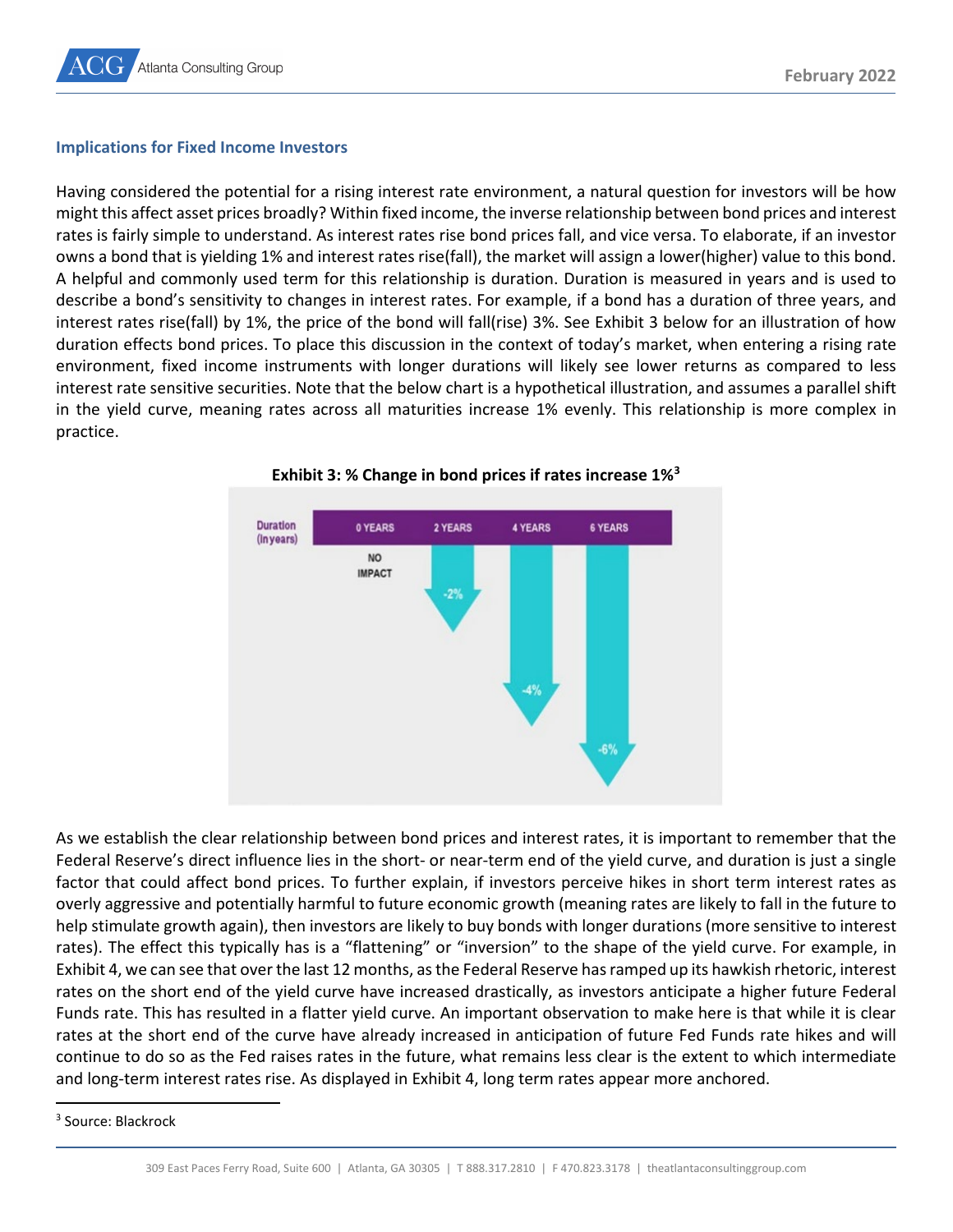



**Implications for Equity Investors**

Now that we have a basic understanding of fixed income as it relates to shifting interest rates, the next logical direction would be a discussion of equities. When considering this relationship, it may be useful to break our observations into short term and longer-term relationships. In the short term, data tells us that performance for equities can be quite mixed depending on the environment. To illustrate this, Exhibit 5 shows the performance of the S&P 500 in the days leading up to and just after the start of hiking cycles since 1950 (number of days represented by x-axis). We can see that the range of outcomes is fairly wide once a tightening cycle has begun.



Though Exhibit 5 above may be alarming at first glance, when making decisions regarding asset allocation, it is generally better to think in terms of years and decades, rather than days and months. Over longer periods of time,

<span id="page-3-0"></span><sup>4</sup> Source: Alloya Corporate Credit Union, data as of 02/15/22

<span id="page-3-1"></span><sup>5</sup> Source: Bloomberg, FactSet, UBS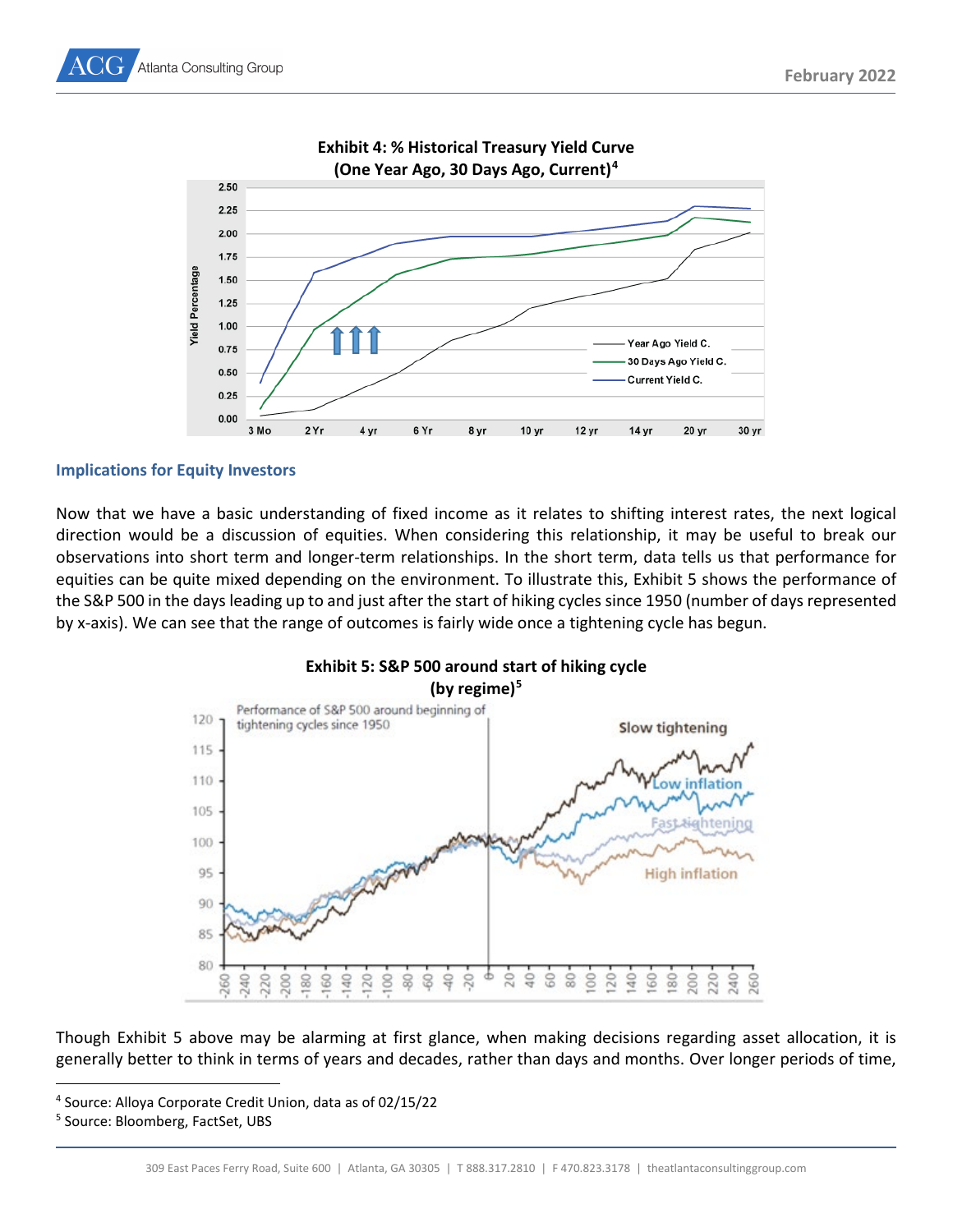

equities have actually provided a good hedge against rising rate environments. The '70s and early '80s have often been cited as evidence that higher rates coincide with lower valuation and poor returns. This relationship, however, appears to change when interest rates increase from a low-rate environment. Exhibit 6 below shows that there has been a strong positive correlation between equity valuations and real yields since the inception of the Treasury Inflation-Protected Securities (TIPS) market in 1997.



### **Exhibit 6: U.S. Real 10-Year Yields and Equity Valuations (1997-2020)[6](#page-4-0)**

The chart above does however deserve the disclaimer that all sectors and styles do not react equally within the index as interest rates rise. For example, growth stocks, which project positive cash flows further out in the future, tend to lag value stocks during periods of rising rates. Additionally, certain sectors, like financials and industrials, tend to outperform during periods of rising rates. These sectors tend to contain companies that inherently have the ability to pass on inflation and benefit from an improving economy. Shifting sector and style dynamics like these may present the opportunity for active management to be selective and add value over time.

#### **Conclusion**

In recognizing that we may be faced with higher rates in the near future, undoubtedly, many investors will be tempted to make large tactical shifts to portfolios or attempt to time the market around rate moves. Though indications may seem clear currently, it is important to also recognize that a wide range of outcomes are still possible. Our view is that portfolios should always be constructed in a well-diversified manner, and that gradual opportunistic shifts may be appropriate in certain circumstances. Our focus remains on long term outcomes, risk management, and achieving the specific goals of each of our clients.

<span id="page-4-0"></span><sup>6</sup> Source: Bloomberg, Blackrock